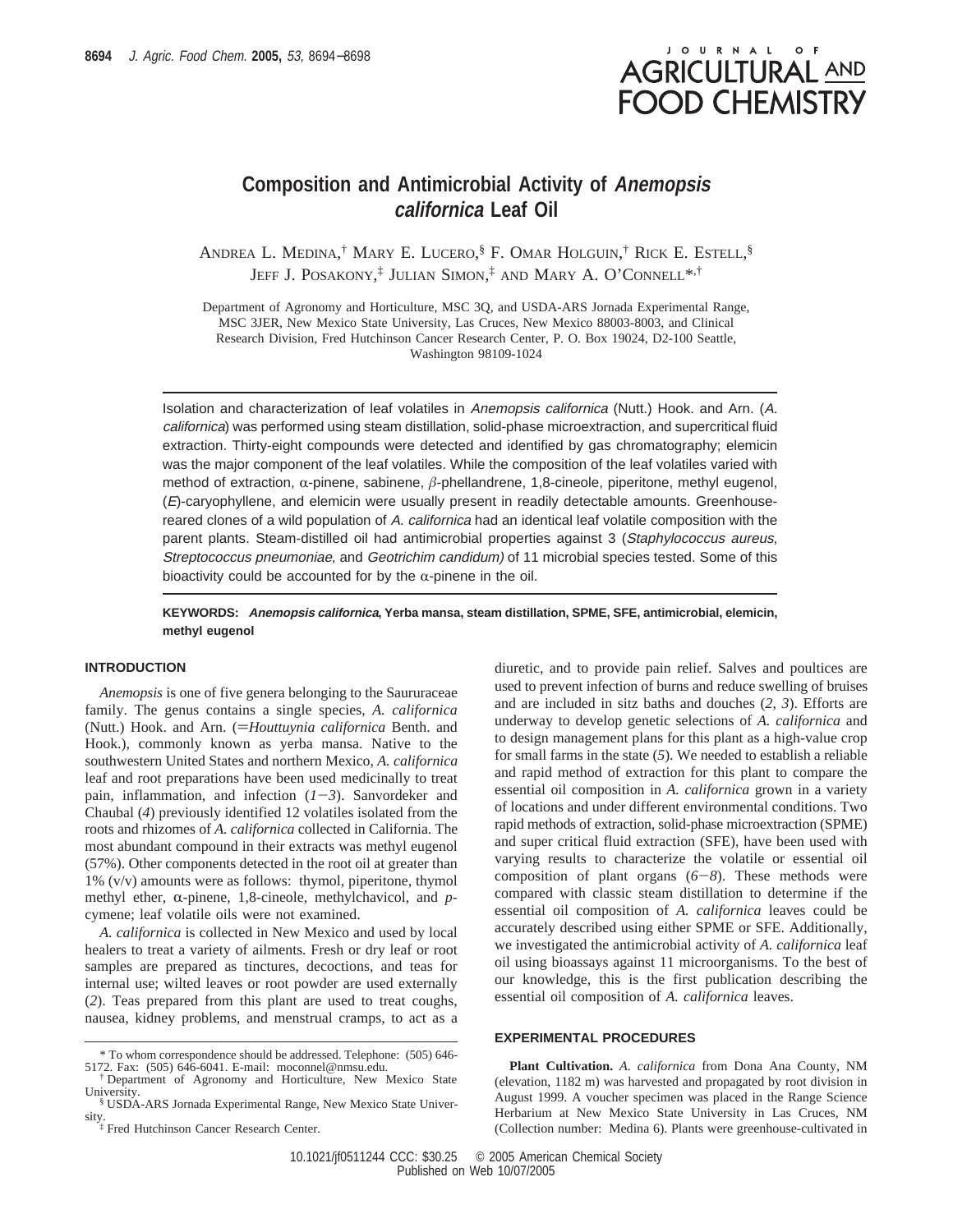Metro Mix 360 (Greenhouse & Garden Supply Inc., Albuquerque, NM), fertilized with Osmocote 14-14-14, and watered daily using drip irrigation. All analyses were conducted on ground plant material using fully expanded leaves collected as indicated from either greenhousegrown plants or plants from the Dona Ana county collection site; leaf material from three to five plants were pooled in a composite sample. For SPME and steam distillation, the leaf material was frozen before grinding; for SFE, the leaf material was dried at room temperature before grinding in a mortar and pestle.

**Extraction Methods.** Steam distillations were carried out in a Likens-Nickerson apparatus as previously described (*9*). Briefly, 20 g of ground leaf tissue was placed in a round-bottom flask with ∼100 mL of distilled water; 12-15 mL of pentane was added to the U-tube of the Likens-Nickerson apparatus. A water bath under the pear-shaped flask was heated to boil the pentane,  $60-70$  °C; a heating mantle under the round-bottom flask was used to boil/reflux for 4-5 h. Pentane fractions were frozen to remove residual water rather than drying over anhydrous magnesium sulfate and filtering. This minimized the loss of oil and shortened the process. Duplicate steam distillations using 20 g of ground tissue were carried out as previously described (*9*), using pentane and water for  $4-5$  h.

SPME analyses were prepared by placing 0.5 g of ground tissue into 4 mL screw-top vials sealed with poly(tetrafluoroethylene) (PTFE)/ silicon septa (Supelco). The vials were equilibrated at 30  $^{\circ}$ C for 2 h and then exposed to a  $100 \mu m$  PDMS fiber (Supelco), 1 cm deep into the vial for 10 min. The fiber was immediately injected into the appropriate gas chromatograph inlet to a depth of 3 cm. The fiber remained in the injector for 5 min to remove residual volatiles, and blank runs were performed after each sample.

For SFE extraction, 0.5 g of ground leaf tissue was loaded in thimbles for extraction in ISCO SFX3560. The thimble was pressurized with  $CO<sub>2</sub>$  to a density of 0.72 g/mL (5150 psi, 100 °C), for 1 min (static extraction setting on instrument), and then the solubilized compounds were flushed from the thimble with 7 min dynamic extraction at a flow rate of 2.0 mL/min. The extraction is vented into a tube with 10 mL of methanol to trap the essential oil components as the  $CO<sub>2</sub>$  is bubbled off. The essential oil components in the methanol were quantified and identified by GC/MS (gas chromatography/mass spectrometry) or GC/ FID (gas chromatography/flame ionization detection).

**Gas Chromatography/Mass Spectrometry.** Extracts were analyzed by GC/MS using a Varian model 3400 GC with a DB-5 column (30 m  $\times$  0.25 mm fused silica capillary, 0.25  $\mu$ m film thickness), coupled to a Finnigan ion trap mass spectrometer (EI, 70 eV) or a Shimadzu GC8APF equipped with a flame ionization detector and a split/splitless injector. Helium carrier gas flowed at 1 mL/min, and injector and transfer line temperatures were 220 and 260 °C, respectively. The initial column temperature was 60 °C, with a linear gradient of 3 °C/min programmed into each 65 min run. Comparisons of mass spectra and Kováts retention indices (*10*) with literature data (*11*) or authentic standards were used to identify the peaks. Reference standards were obtained from Sigma-Aldrich, St. Louis, MO (borneol, camphene, camphor, (*E*)-caryophyllene, caryophyllene oxide, 1,8-cineole, *p*cymene, linalool, methyl eugenol, myrcene,  $\alpha$ -phellandrene,  $\alpha$ -pinene,  $\beta$ -pinene,  $\alpha$ -terpineol, terpinolene, thymol, tricyclene) and from Pfaltz & Bauer, Waterbury, CT (piperitone, sabinene). Elemicin was synthesized as described below. Two methods of quantitation of the essential oil components were employed, percent peak area or mass of analyte per gram dry weight of leaf. Percent peak areas were used for quantitation when we did not have calibration curves for all of the analytes of interest. Percent peak areas were calculated by dividing the ion counts for a particular peak (detected by FID or MS) by the total ion counts for the entire chromatogram and expressing this value as a percent. Calibration curves with authentic standards were used to quantify the abundance of  $\alpha$ -pinene, 1,8-cineole, thymol, methyl eugenol, piperitone, and elemicin. In this case the peak area detected by FID or MS for each analyte shot at six or seven different concentrations between 0 and 1000 mg/L were plotted. The regression of this line was used to interpolate the abundance of individual essential oil components from the total ion count measured in their respective peaks. Dry matter percent of greenhouse tissue was determined using AOAC procedures (*12*).



**Figure 1.** Synthesis of elemicin from 4-allyl-2,6-dimethoxyphenol.

**Bioassays.** Antimicrobial bioassays were conducted using the following organisms: *Candida keyfr* ATCC 44691, *Geotrichim candidum* (*G. candidum*) ATCC 48112, *Streptococcus pneumoniae* (*Strep. pneumoniae*) ATCC 6303, *Staphylococcus aureus* (*Staph. aureus*) ATCC 27661, *Enterobacter aerogenes* (*E. aerogenes*) ATCC 13048, *Enterobacter clocae* (*E. clocae*) ATCC 13047, *Shigella flexneri* (*Shig. flexneri*) ATCC 29903, *Klebsiella pneumoniae* (*K. pneumoniae*) ATCC 132, *Salmonella typhimurium* (*Sal. typhimurium*) ATCC 14028, *Chromobacterium* V*iolaceum* (*C.* V*iolaceum*) ATCC 12472, and *Neissera subfla*V*<sup>a</sup>* (*N. subfla*V*a*) ATCC 14799. Triplicate serial dilutions of *A. californica* leaf essential oil in nutrient broth ranging from 0.001 to 0.1% (v/v) were prepared in a 96-well microtiter plate. Controls included nutrient broth, uninoculated serial dilutions of oil, and nutrient broth inoculated with microorganisms minus essential oil. Cultures were incubated at 37 °C in a BioTek PowerwaveX Select-I spectrometer and agitated for 55 min before each reading. Optical density (600 nm) was recorded hourly for 48 h. Assays with  $\alpha$ -pinene, elemicin, methyl eugenol, piperitone, 1,8-cineole, and sabinene were performed as above, at concentrations from  $1 \times 10^{-5}$  to 0.01% (v/v).

**Synthesis of Elemicin**. 4-Allyl-2,6-dimethoxyphenol (technical grade, 90%; 4.12 mL, 23.2 mmol, Sigma-Aldrich) and  $K_2CO_3$  (9.61 g) were combined in acetone (125 mL). Iodomethane (4.3 mL, 46.4 mmol, Sigma-Aldrich) was then added, and the mixture was refluxed for 6 h (**Figure 1**), at which time GC/MS analysis of an aliquot indicated the reaction was complete. Then, the  $K_2CO_3$  was filtered off and was rinsed with EtOAc (100 mL). The solvent was removed, and the mixture was loaded on a plug of silica (Merck, grade 9385, 230-400 mesh) which was then eluted with 1:1 EtOAc:hexane (150 mL total). The solvent was removed from the eluate, and the residue was distilled under vacuum (20 mmHg). Distillate fractions were analyzed by GC/MS for purity, and those with  $\geq 90\%$  purity, which were collected between 145 and 157 °C, were combined. The proton NMR spectrum of elemicin was also obtained (Bruker Avance 500 MHz).

#### **RESULTS AND DISCUSSION**

**Synthesis of Elemicin.** Elemicin is an abundant component of the essential oils of *A. californica* and *Myristica fragrans* (*M. fragrans*) but not commercially available. Therefore, to generate standard curves of this compound, it was necessary to synthesize elemicin (**Figure 1**). The synthesis of elemicin from 3.75 g of 4-allyl-2,6-dimethoxyphenol (a commercially available standard) yielded 2.3 g  $(11 \text{ mmol}, 47\%)$  of pure  $(>93\%)$ elemicin. Sample purity was determined by spectrometry (GC/ MS). The NMR spectrum of the elemicin product confirmed the identity predicted by GC/MS data. <sup>1</sup>H NMR (acetone- $d_6$ ):  $\delta$  3.32 (d of multiplets,  $J = 4$  Hz, 2H), 3.67 (s, 3H), 3.79 (s, 6H), 5.01 (d of multiplets,  $J = 9$  Hz, 1H), 5.09 (d of multiplets,  $J = 17$  Hz), 5.9-6.0 (m, 1H), 6.50 (s, 2H).

**Essential Oil and SPME Analysis.** Distilled oil was prepared from two independent samples, and SPME was performed on two independent samples. All of the values for recovery and the abundance of essential oil components in these two extracts are expressed as the range of the value obtained for each of the duplicate samples, or as the midpoint between these values.

Dry matter accounted for 43.0% of the leaf fresh weight, and the leaf essential oil obtained by steam distillation accounted for 0.67-0.97% of the leaf dry matter. **Table 1** lists 38 compounds detected in either the steam distillate or the SPME sample of leaf tissue. Many of these compounds (21/38, 55%)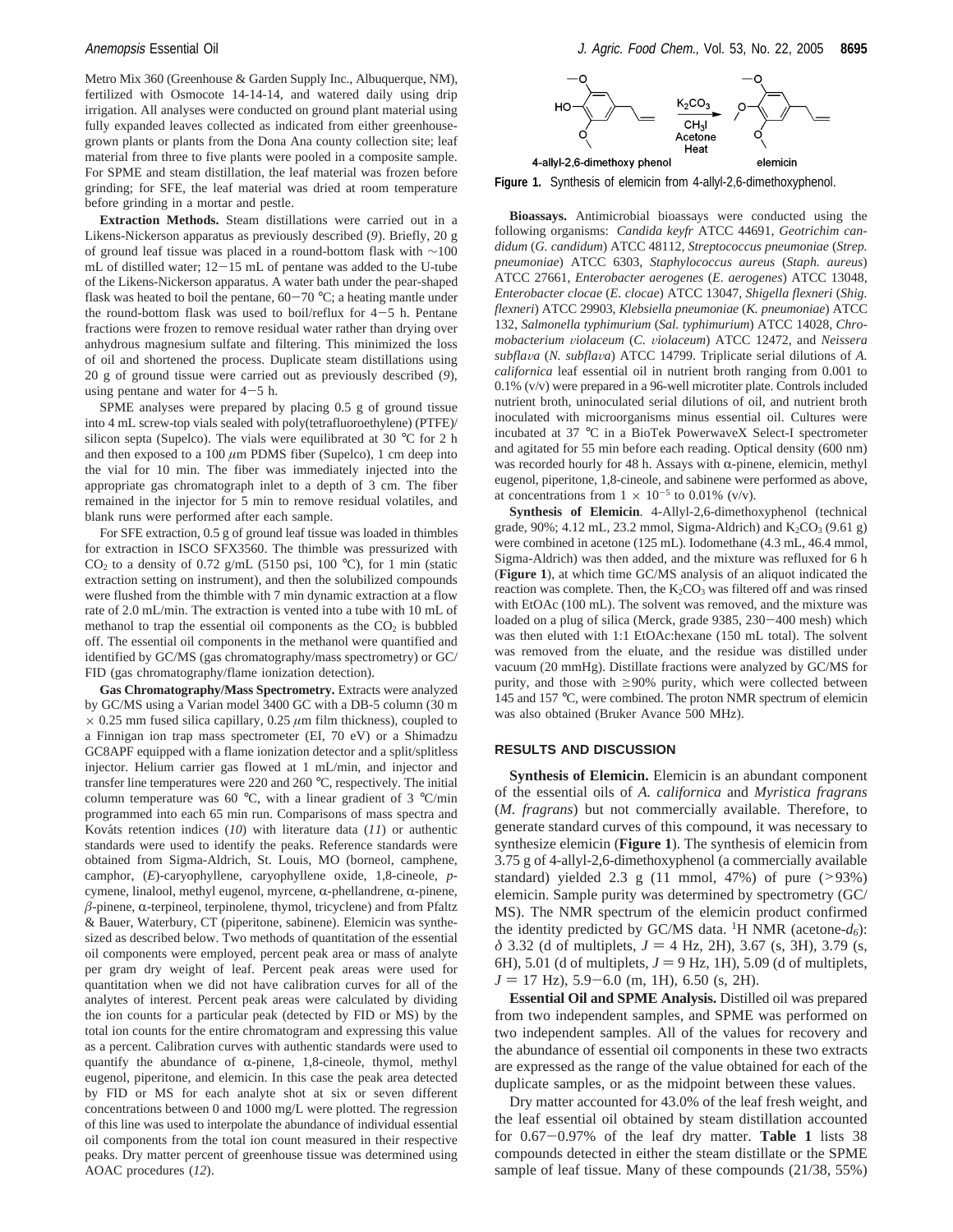**Table 1.** Volatile Compounds Identified in A. californica Leaves: Comparison of Peak Area Percentages Detected for Steam-Distilled Oil and SPME Samples on the GC/FID

|    |                             |                          |      |               | % peak area $(n=2)$ |  |
|----|-----------------------------|--------------------------|------|---------------|---------------------|--|
|    | compound <sup>a</sup>       | std <sup>b</sup>         | K[c] | oil           | <b>SPME</b>         |  |
| 1  | $2-(E)$ -hexenal            |                          | 853  | $0.3 - 1.1$   | ND <sup>d</sup>     |  |
| 2  | $2,4-(E,E)$ -hexadienal     |                          | 909  | <b>ND</b>     | trace               |  |
| 3  | tricyclene                  | $^{+}$                   | 928  | <b>ND</b>     | $0.0 - 0.3$         |  |
| 4  | $\alpha$ -pinene            | $^{+}$                   | 940  | $0.4 - 3.4$   | $10.3 - 13.1$       |  |
| 5  | camphene                    | $^{+}$                   | 955  | $0.0 - 0.1$   | $0.5 - 0.5$         |  |
| 6  | sabinene                    | $+$                      | 977  | $0.0 - 0.1$   | $4.4 - 5.7$         |  |
| 7  | $\beta$ -pinene             | $^{+}$                   | 981  | $0.3 - 1.5$   | $0.0 - 0.3$         |  |
| 8  | myrcene                     | $^{+}$                   | 992  | $0.1 - 0.3$   | $0.8 - 1.0$         |  |
| 9  | $\alpha$ -phellandrene      | $^{+}$                   | 1006 | $0.2 - 0.5$   | $0.2 - 0.2$         |  |
| 10 | p-cymene                    | $^{+}$                   | 1027 | $0.0 - 0.2$   | $1.5 - 2.2$         |  |
| 11 | $\beta$ -phellandrene       | $\overline{\phantom{0}}$ | 1032 | $0.9 - 2.3$   | $8.6 - 8.7$         |  |
| 12 | 1,8-cineole                 | $^{+}$                   | 1035 | $1.5 - 3.5$   | $10.0 - 10.1$       |  |
| 13 | $(Z)-\beta$ -ocimene        | $\overline{\phantom{0}}$ | 1041 | $0.2 - 0.3$   | $0.6 - 0.6$         |  |
| 14 | $(E)$ - $\beta$ -ocimene    | $\overline{\phantom{0}}$ | 1052 | $1.1 - 2.1$   | $2.0 - 2.3$         |  |
| 15 | cis-sabinene hydrate        | $-$                      | 1069 | <b>ND</b>     | trace               |  |
| 16 | terpinolene                 | $^{+}$                   | 1089 | <b>ND</b>     | trace               |  |
| 17 | linalool                    | $^{+}$                   | 1099 | $0.8 - 0.8$   | $0.9 - 1.0$         |  |
| 18 | cis-pinene hydrate          | $\overline{a}$           | 1143 | <b>ND</b>     | trace               |  |
| 19 | camphor                     | $^{+}$                   | 1145 | <b>ND</b>     | trace               |  |
| 20 | borneol                     | $^{+}$                   | 1168 | $0.3 - 0.3$   | $0.3 - 0.3$         |  |
| 21 | $\alpha$ -terpineol         | $^{+}$                   | 1190 | $0.4 - 0.5$   | $0.3 - 0.3$         |  |
| 22 | methylchavicol              |                          | 1196 | $0.7 - 0.8$   | $1.2 - 1.3$         |  |
| 23 | thymol methyl ether         | $\overline{\phantom{0}}$ | 1236 | <b>ND</b>     | Trace               |  |
| 24 | piperitone                  | $^{+}$                   | 1254 | $10.4 - 11.7$ | $16.0 - 16.4$       |  |
| 25 | thymol                      | $^{+}$                   | 1292 | $0.1 - 0.2$   | trace               |  |
| 26 | $\delta$ -elemene           | $\overline{\phantom{0}}$ | 1339 | $0.0 - 0.1$   | $0.1 - 0.1$         |  |
| 27 | $\alpha$ -copaene           | $\overline{\phantom{0}}$ | 1377 | <b>ND</b>     | trace               |  |
| 28 | $\beta$ -elemene            |                          | 1392 | $0.1 - 0.3$   | $0.1 - 0.1$         |  |
| 29 | methyl eugenol              | $^{+}$                   | 1403 | $6.5 - 7.3$   | $5.0 - 5.2$         |  |
| 30 | $(E)$ -caryophyllene        | $^{+}$                   | 1420 | $4.2 - 5.0$   | $8.2 - 8.3$         |  |
| 31 | $trans-\alpha$ -bergamotene | $-$                      | 1437 | <b>ND</b>     | $0.1 - 0.1$         |  |
| 32 | $\alpha$ -quaiene           | $\overline{\phantom{0}}$ | 1440 | $1.0 - 1.3$   | $1.7 - 1.8$         |  |
| 32 | $\alpha$ -humulene          | $^{+}$                   | 1454 | $0.8 - 1.1$   | $1.4 - 1.4$         |  |
| 34 | $(E)$ - $\beta$ -farnesene  | $\overline{a}$           | 1458 | $0.2 - 0.5$   | $0.3 - 0.3$         |  |
| 35 | germacrene D                | $\equiv$                 | 1485 | $0.0 - 0.1$   | trace               |  |
| 36 | $cis$ - $\beta$ -guaiene    |                          | 1488 | $1.2 - 1.5$   | $1.2 - 1.3$         |  |
| 37 | elemicin                    | $^{+}$                   | 1552 | $52.5 - 53.7$ | $13.1 - 13.3$       |  |
| 38 | caryophyllene oxide         | $^{+}$                   | 1582 | ND            | trace               |  |

 $a$  Compounds listed in order of elution from GC.  $b$  Std, compounds identified by comparison with reference standard.  $c$  KI, Kováts index.  $d$  ND, not detected.



**Figure 2.** Selected components in essential oil from leaves of A. californica.

were identified on the basis of comparison with reference standards; the remaining 45% were tentatively identified on the basis of KI and mass spectra matches. Reference compounds were not readily available. The structures of several of the major components are shown in **Figure 2**. There were only four peaks that we were not able to identify; these compounds represented <1% of the total peak area. In the oil prepared by steam

distillate, compounds comprising more than 5% of the FID peak areas were elemicin (53.1%), piperitone (11.1%), and methyl eugenol (6.9%). In SPME, a remarkably lower abundance of elemicin was observed; piperitone (16.2%), elemicin (13.2%), R-pinene (11.7%), 1,8-cineole (10.1%), *<sup>â</sup>*-phellandrene (8.7%), (*E*)-caryophyllene (8.3%), methyl eugenol (5.1%), and sabinene (5.1%) exceeded 5% of the total peak area on the FID chromatograms.

Yields for elemicin were remarkably high in the steamdistilled oil, and notably different from the SPME headspace composition. The initial SPME elemicin recovery with an equilibration temperature of 30 °C was much lower (13.2%) than the elemicin content in the oil (53.1%). To determine the role of extraction temperature in elemicin recovery, additional vials of leaf tissue were equilibrated at 45, 55, and 65 °C prior to SPME extraction. The resulting chromatograms revealed elemicin peak area percents of 22, 34, and 49%, respectively. Apparently, the low recovery of elemicin by SPME is due to its low volatility at 30 °C.

The *A. californica* root oil described by Sanvordeker and Chaubal (*4*) had three components present at >5%: methyl eugenol (57.0%), thymol (13.8%), and piperitone (8.0%). The leaf oil we describe has similar levels of piperitone, but much lower levels of thymol and methyl eugenol. Curiously, elemicin, which was not detected by Sanvordeker and Chaubal (*4*) in roots, comprised 53% of the leaf oil. Elemicin differs structurally from methyl eugenol by a single methoxy group. The compositional differences observed between studies are not surprising considering differences in tissue (root versus leaf, genetic variations, growth environments, and phenology). Studies examining roots of *A. californica* growing in New Mexico are underway.

SPME is especially useful for identifying compounds found at the trace level in essential oil (**Table 1**). Ten compounds are listed in **Table 1** as not detected in the oil-GC/FID profiles that were detected at trace or low levels in the SPME-GC/FID profiles. Variability between samples was lower in SPME extractions than in the steam-distilled oils. Examples of lower reproducibility in the oil extractions as compared with SPME can be seen in **Table 1** for  $\alpha$ -pinene,  $\beta$ -pinene,  $\beta$ -phellandrene, 1,8-cineole, piperitone, and methyl eugenol. The range of extracted compounds, small tissue requirements, and the simplicity of the technique make SPME an attractive method for qualitative analysis of plant volatiles.

**SFE Analysis.** While the SPME samples were useful for the characterization of the leaf volatiles, there was no extract generated by this method to be used in tests for biological activity. In an effort to develop both an efficient method for chemical analysis as well as a source of material for bioassay, leaves from both greenhouse and wild plants were extracted using a supercritical fluid extractor. In this method we performed these extractions on three independent leaf samples.

Table 2 reports the abundances of leaf volatiles as a percent of total peak area for each of the three methods of extraction. A single value is reported for each volatile for each method. In the case of the oil and SPME samples, the value represents the midpoint of the two samples; for SFE it is the average of three samples. Only those compounds detected at 5% or greater in samples generated by any of the three extraction methods are listed in this table. All but one of these compounds were identified by comparison with authentic reference standards. The presence of  $\beta$ -phellandrene is tentative, on the basis of the KI and mass spectra match of this peak to values for  $\beta$ -phellandrene.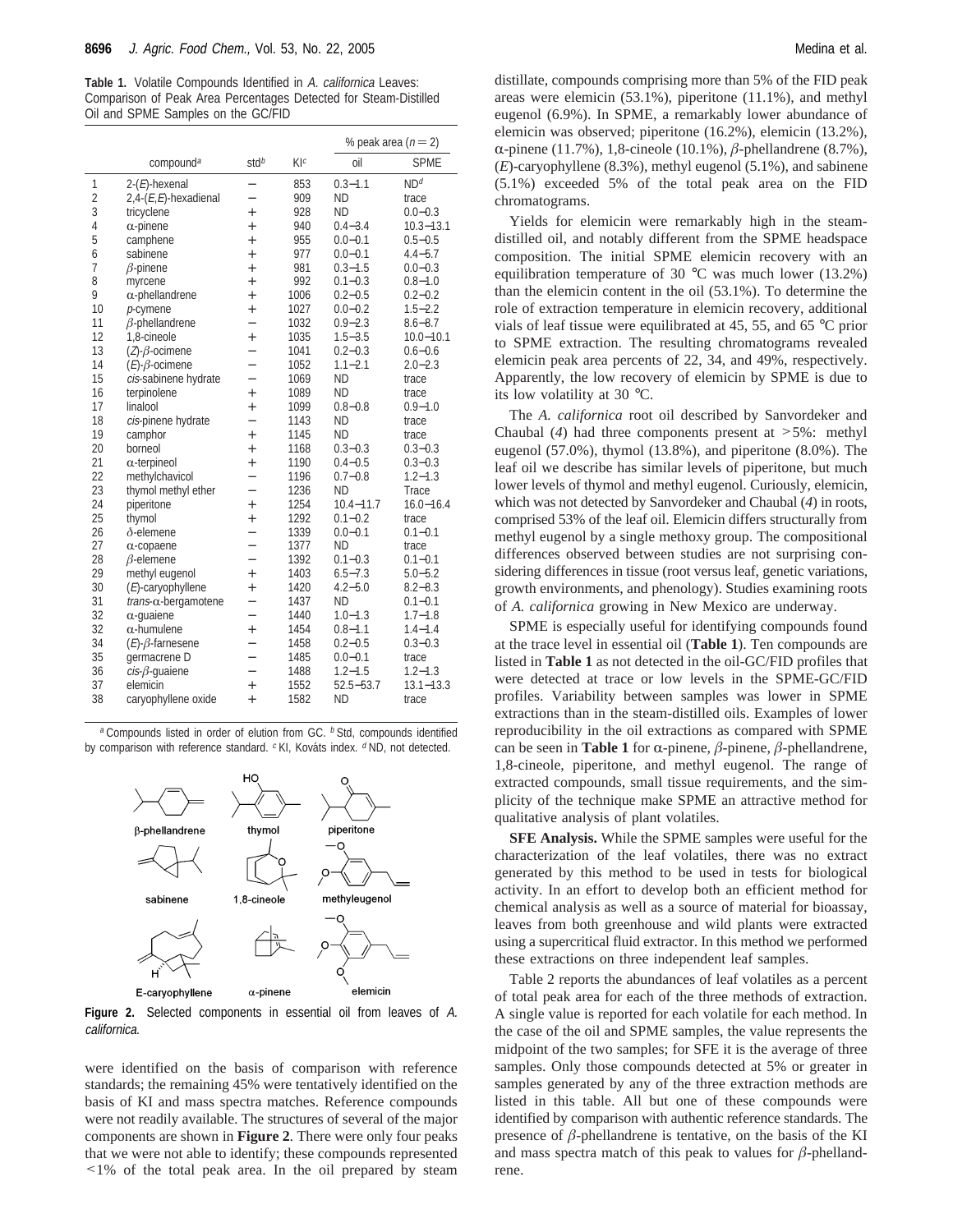**Table 2.** Comparison of Abundances of Selected Essential Oil Components Detected by the Three Different Extraction Protocols on Leaf Tissues of A. Californica Cultured in the Greenhouse<sup>a</sup>

|                       |                  |              | avg % peak area |             |
|-----------------------|------------------|--------------|-----------------|-------------|
| compound <sup>b</sup> | std <sup>c</sup> | SPME $(n=2)$ | oil $(n=2)$     | SFE $(n=3)$ |
| $\alpha$ -pinene      | $^{+}$           | 11.7         | 1.9             |             |
| sabinene              | $^{+}$           | 5.0          | 0.1             |             |
| $\beta$ -phellandrene |                  | 8.6          | 1.6             |             |
| 1.8-cineole           | $^+$             | 10.1         | 2.5             | 0.3         |
| piperitone            | $^{+}$           | 16.2         | 11.5            | 4.5         |
| methyl eugenol        | $^{+}$           | 5.1          | 6.9             | 7.0         |
| (E)-caryophyllene     | $^{+}$           | 8.3          | 4.6             | 2.1         |
| elemicin              | $^{+}$           | 13.2         | 53.1            | 69.9        |

 $a$  Only those compounds detected at  $\geq$ 5% by one or more extraction methods are listed.  $b$  Compounds listed in order of elution from GC.  $c$  Std, compounds identified by comparison with reference standard.



**Figure 3.** Comparison of greenhouse (open bars) and wild-grown (filled bars) A. californica leaf SFE extracts. Triplicate SFE extractions were characterized using GC/MS, and the abundances of the major essential oil components, quantified. Error bars represent the standard deviation around the mean  $(n = 3)$ .

Of the three methods, the SFE extracted the fewest compounds, and SPME, the most. The SFE recovered detectable levels of all of the compounds present in the steam-distilled oil at 5% or higher. There were differences in the abundance of compounds recovered by each of the three extraction methods. Elemicin represented the most abundant, if not dominant, compound in the steam-distilled oil and the SFE sample. Only trace levels of  $\alpha$ -pinene and  $\beta$ -phellandrene were recovered in SFE samples, yet these compounds were present at close to 2% of the steam-distilled oil. The SPME and steam-distilled preparations were performed on frozen leaves, while the SFE was performed on air-dried leaves. This difference in pretreatment might explain the lower levels of recovery of compounds with lower boiling points in the SFE sample, i.e.,  $\alpha$ -pinene, sabinene, and  $\beta$ -phellandrene. For bay leaves, the method of preparation (drying, freezing, or fresh tissue) had a significant impact on the recovery of specific volatile components (*7*).

There was little variability in leaf volatile composition in leaves from plants grown in the greenhouse and their clonal parent grown on the Rio Grande riverbank in Dona Ana county (**Figure 3**). The SFE method was reliable and produced low variability within the triplicate samples of either the field-grown or greenhouse-grown plant material. This extraction method is amenable to experiments comparing leaf or root volatile compositions within and between different populations or different environmental conditions. Steam distillation requires



**Figure 4.** The effects of A. californica leaf essential oil and  $\alpha$ -pinene on Staph. aureus growing in nutrient broth:  $\Diamond$ , media and bacteria;  $\blacktriangle$ , 0.1% (v/v) leaf essential oil; **...** 0.005% (v/v)  $\alpha$ -pinene;  $\bullet$ , 0.01% (v/v)  $\alpha$ -pinene.

20 g of tissue and  $6-8$  h for preparation and extraction. SFE requires 0.5 g of tissue and 1.5 h for preparation and extraction. We conclude that SFE is an effective method for the extraction of specific compounds in *A. californica* tissue, requiring minimal time and tissue for preparation and extraction and yielding extracted fractions that can be assayed for bioactivity.

**Bioassays.** All inhibition observed in bioassays was apparent in the first 8 h. Growth of microorganisms as affected by essential oil or pure compounds was determined relative to growth of control microorganisms. For the purposes of this study, inhibition is defined as  $\leq 50\%$  of control growth, as determined by optical density at 600 nm. Leaf oil bioassays were performed against several microorganisms, including grampositive and gram-negative bacteria, yeast, and fungi. The growth of *Staph. aureus*, *Strep. pneumoniae*, and *G. candidum* was inhibited by *A. californica* leaf oil at 0.1%.

To determine whether the most abundant compounds in the oil were responsible for some of the antimicrobial effects observed, bioassays against *Staph. aureus* were repeated using single volatile oil compounds ( $\alpha$ -pinene, sabinene, 1,8-cineole, piperitone, methyl eugenol, and elemicin) in place of the leaf oil. Pure  $\alpha$ -pinene at 0.01% (v/v) resulted in a complete kill of the bacteria (**Figure 4**). None of the other constituents inhibited the growth of *Staph. aureus* (data not shown). It is probable that  $\alpha$ -pinene in the leaf essential oil was only partially responsible for the inhibition of *Staph. aureus*. *A. californica* leaf essential oil at 0.1% (v/v) contains 0.002% (v/v)  $\alpha$ -pinene. This concentration of leaf oil inhibited 73% of *Staph. aureus* growth. However,  $\alpha$ -pinene at 0.005% (v/v) did not inhibit *Staph. aureus* growth by 70% (**Figure 4**). If  $\alpha$ -pinene in the leaf oil was solely responsible for the antimicrobial effect, we would expect inhibition to occur at this concentration. Instead this dose  $(0.005\%)$  of  $\alpha$ -pinene only inhibited the growth of the bacteria by ∼10%. These results suggest that other compounds in the leaf essential oil are responsible for either direct inhibition of *Staph. aureus* or additive or synergistic enhancement of the inhibitive effect of  $\alpha$ -pinene. No single microorganism has been specifically linked to any of the ailments historically treated with *A. californica*. Yet, the symptoms resulting from infection by the microorganisms tested in this study  $(13-15)$  are similar to symptoms traditionally treated with *A. californica*  $(1-3)$ .

## **ACKNOWLEDGMENT**

We thank Yuan-Feng Wang for assistance with GC analysis.